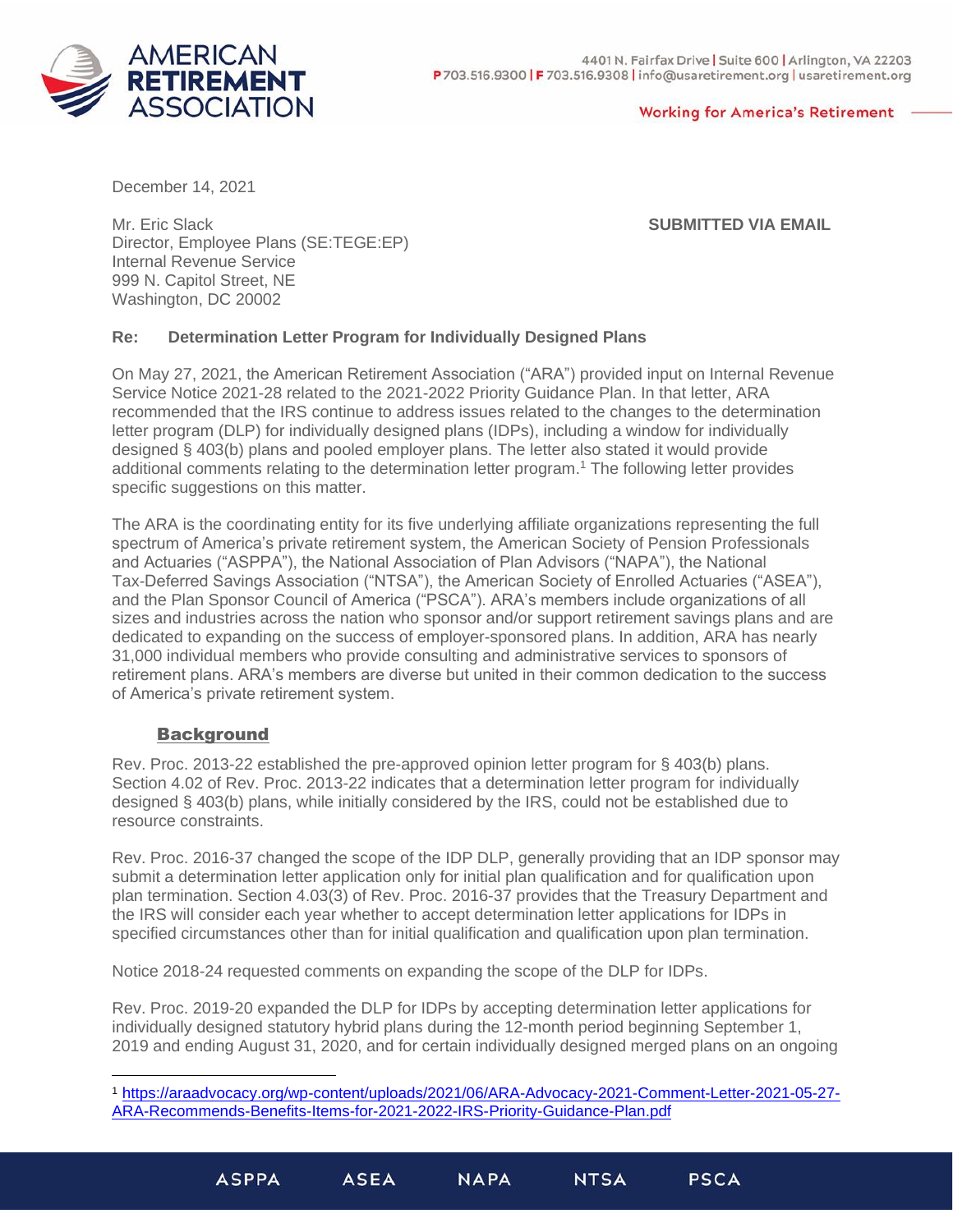basis. Section 9 of Rev. Proc. 2019-20 indicates the Treasury Department and IRS will continue to consider comments regarding additional situations in which determination letter applications should be accepted.

Rev. Proc. 2021-37 generally conformed the § 403(b) pre-approved plan document program more closely to that for § 401(a) pre-approved plans, including replacing "volume submitter" and "prototype" plan terminology with the single designation of "pre-approved" plans. Rev. Proc. 2021-37 also expanded the remedial amendment period (RAP) for § 403(b) plans to generally conform to the RAP for § 401(a) qualified plans, which was modified by Rev. Proc. 2021-38.

### Recommendations

1. **Expand the DLP to include individually designed § 403(b) plans, similar to how the DLP includes individually designed § 401(a) qualified plans.** When the opinion letter program for pre-approved plans was initially created for § 403(b) plans, Rev. Proc. 2013-22 indicated that resources did not permit establishing a DLP for individually designed § 403(b) plans. While we understand that resources remain a constant issue, we believe the resources needed to extend the current DLP to individually designed § 403(b) plans are significantly less than the prior cycle-based program. ARA recommends a DLP for individually designed § 403(b) plans follow the same general terms as the DLP for individually designed § 401(a) plans, permitting determination letter (DL) application upon plan inception, plan termination, and other circumstances announced by the IRS.

We were not able to obtain a reliable estimate of the total number of 403(b) plans; however, we were able to poll administrators of nearly 20,000 403(b) plans and obtained the following information:

| <b>Type of Plan</b>  | Number in<br><b>Sample</b> | <b>Percent</b><br>Preapproved | <b>Approx. Number</b><br><b>IDP</b> in Sample |
|----------------------|----------------------------|-------------------------------|-----------------------------------------------|
| Governmental         | 13722                      | 85.16%                        | 2036                                          |
| Non-Profit ERISA     | 871                        | 96.33%                        | 32                                            |
| Non-Profit Non-ERISA | 3628                       | 93.47%                        | 237                                           |
| Church               | 1268                       | 93.06%                        | 88                                            |
| Total                | 19489                      | 87.72%                        | 2393                                          |

ARA believes these employers share the same concerns and desires to obtain reliance on an IRS determination letter as any employer sponsoring an individually designed § 401(a) plan, and therefore any information the Service possesses regarding the percentage of IDP sponsors who generally apply for a DL would likely apply similarly to a 403(b) program.

If the IRS cannot commit to opening the DLP to individually designed § 403(b) plans, ARA recommends the IRS create a window program to permit sponsors of such plans to file a determination letter application, similar to the window program for statutory hybrid plans established in Rev. Proc. 2019-20.

2. **Expand eligibility for a DL to the first instance in which a plan document is drafted using an individually designed document, even if that is a restatement from a previous pre-approved plan that had obtained a DL.** In other words, *ARA recommends* that a plan's ability to submit for a letter upon "initial qualification" should include the first instance it requests a DL on an individually designed document, even if the plan is a continuation of a plan that had obtained a DL using Form 5300 or 5307 while using a pre-approved document. There are a multitude of reasons a plan might change from a pre-approved document to an

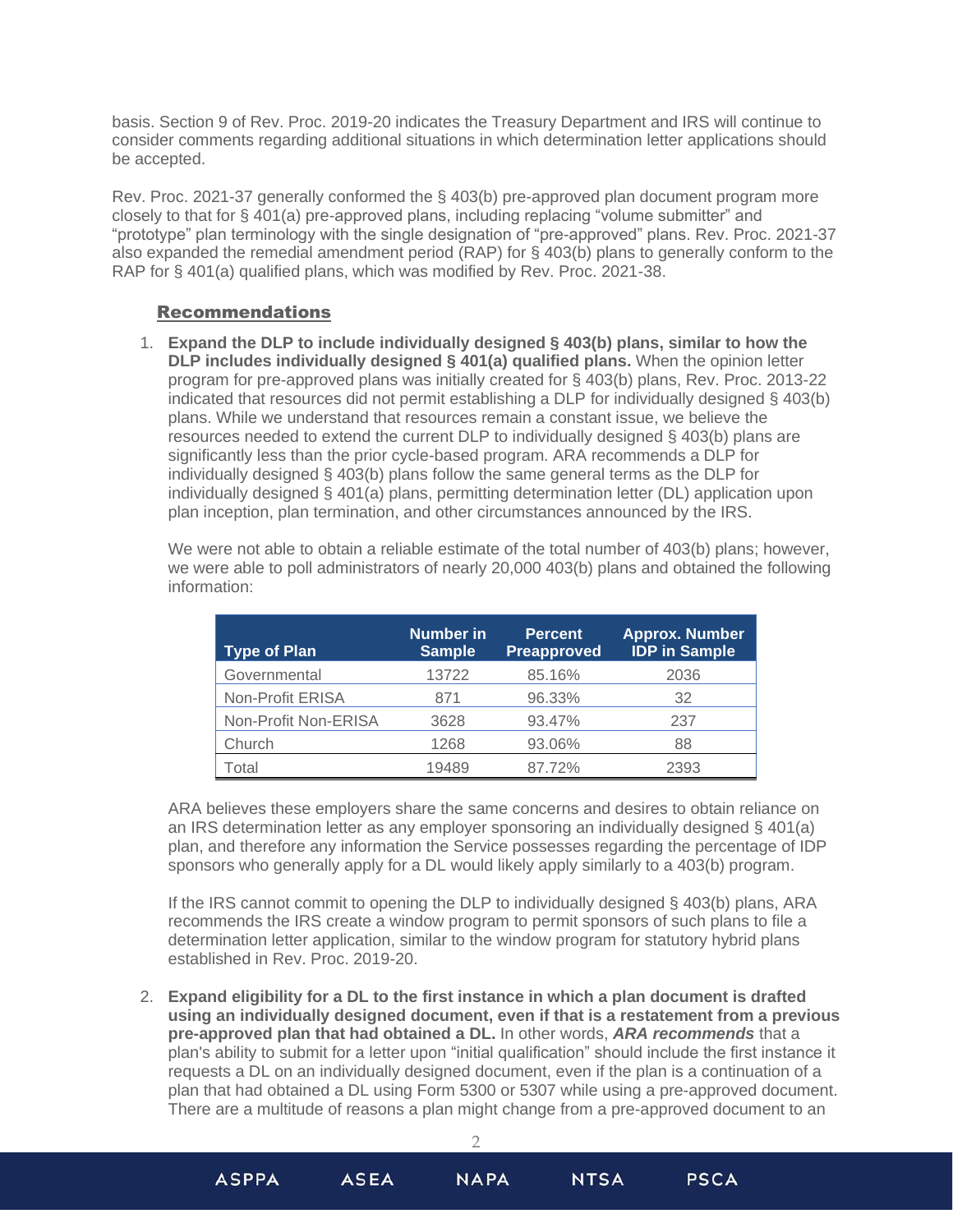individually designed document, and the changes can be so significant that reliance on any prior letter could be eliminated. ARA believes this would be a limited expansion that would not tax the Service's resources, but would be valuable to plan sponsors who need to transition from a pre-approved plan to an individually designed plan document and would help the Service ensure the new IDP document is drafted in accordance with the Code and regulations.

- 3. **Expand the DLP to include a determination on related entities considered a single employer for qualification purposes.** Correctly determining the entities that should be aggregated under §§ 414(b), (c), and (m) is essential to ensuring compliance of retirement plans. However, the rules determining a related group of entities can be difficult to resolve, with the affiliated service group rules being particularly difficult to apply. Therefore, ARA recommends that the Service permit plans designed to cover all or a portion of an affiliated service group to submit for a determination regarding whether the group is an affiliated service group or submit for rulings on isolated issues under the affiliated service group determination, such as:
	- Whether a particular organization is a service organization;
	- Whether, based on the facts presented, two entities are regularly associated in performing services for third parties (for purposes of the A-organization test);
	- Whether services are of the type historically performed by employees of organizations in that service field in the U.S. on December 13, 1980 (for purposes of the B-organization test); and/or
	- Whether particular services are management services (for purposes of management services group test).

If the DLP cannot be expanded to provide rulings on affiliated service group issues, *ARA recommends* that the Service expand the higher-fee private letter ruling (PLR) program to permit the issuance of PLRs on some or all of the affiliated service group issues noted above.

In addition, the May 27, 2021 ARA comment letter previously mentioned noted that guidance on the affiliated service group rules was dropped from the 2020-2021 Plan. While ARA recommended re-including such guidance on the 2021-2022 Plan, guidance on the affiliated service group rules was not included in the recently released plan. The *ARA continues to*  **recommend** that the IRS consider guidance on this issue a priority, as it is critically important to plan sponsors and the retirement service provider industry.

- 4. **Permit plans that experienced certain significant changes to submit for a DL.** Certain changes to a plan are so significant that plans experiencing such changes should be eligible to submit for a DL, in the same way that a plan may submit for an initial DL. ARA recommends the Service permit plans that have made any of the following changes since their last favorable DL to submit for a DL:
	- a. *Defined benefit plans that converted to cash balance plans.* Conversion of a traditional defined benefit plan to a cash balance or other statutory hybrid plan imposes a whole series of new qualification requirements on the plan, such as new vesting requirements, satisfaction of the market rate of return requirements for the plan's interest crediting rate, and specific transition requirements for the plan conversion.

3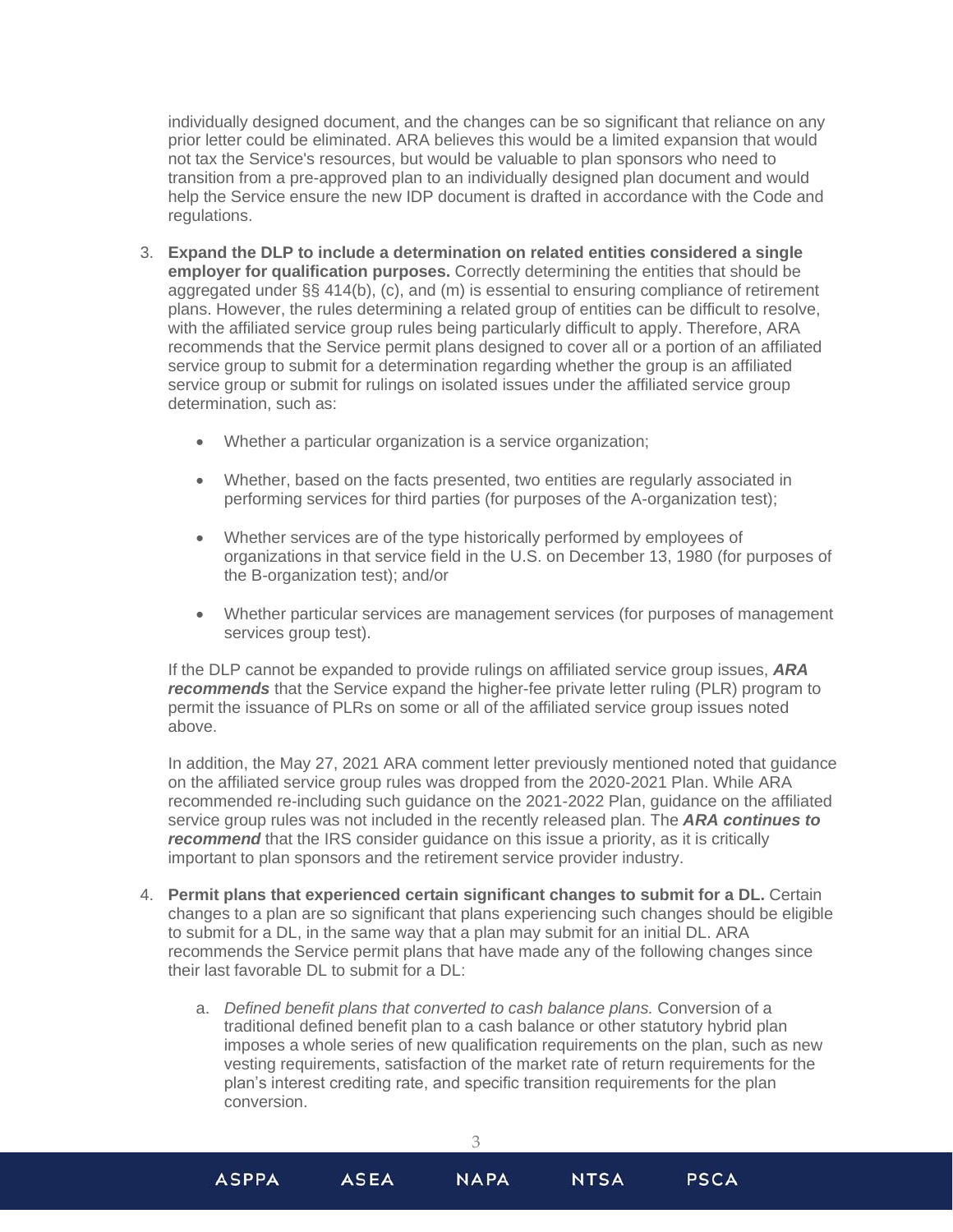- b. *Defined benefit plans amended from using a safe harbor formula* for nondiscrimination purposes to using a non-safe harbor formula and performing general nondiscrimination testing. Certain such changes can present significant issues for the plan sponsor, such as cash balance plans using actual rates of return changing the calculation method or other changes to interest crediting rates.
- c. *Defined contribution plans that convert to an ESOP or add an ESOP feature.* The addition of ESOP requirements to an existing plan also imposes a whole series of new qualification requirements, such as diversification requirements. Similarly, an existing ESOP that is amended to permit an ESOP loan likewise becomes subject to a variety of new qualification requirements.
- d. *A plan restated to an individually designed plan document due to the addition of provisions than are not permitted in a pre-approved plan,* if the plan's most recent DL was received after filing Form 5307.
- 5. **Expand the types of plan mergers eligible to submit for a DL.** Even with the recent change in Rev. Proc. 2019-20 allowing certain merged plans to submit for a DL, other types of plan mergers, especially those involving plans with substantially different plan designs, can cause significant uncertainty about the qualified status of the merged plan. ARA acknowledges that allowing a new DL for any plan merger may strain IRS resources, and therefore *ARA recommends* expanding the DLP for plan mergers in the following circumstances:
	- *a. A merger of defined benefit plans where the plans include multiple formulas and/or grandfathered benefits.* This should be permitted regardless of the timing of the plan merger in relation to any corporate transaction as various considerations may prevent defined benefit plans from being merged close in time to a corporate transaction.
	- b. *A merger of a safe harbor § 401(k) plan (either under § 401(k)(12) or (13)) and a non-safe harbor § 401(k) plan mid-year.* The rules related to safe harbor plans during a plan merger can make a plan sponsor maintaining such plans unattractive to an acquiring company. Expanding the program to these situations would encourage plan sponsors to maintain and adopt these plans.
	- c. *A merger of a pre-approved plan and an IDP where the pre-approved plan has been in existence for at least two 6-year cycles.* In these circumstances, the pre-approved plan essentially converts to an IDP that would be eligible for an initial DL except for the merger into a plan with an existing DL. This places the existing plan's reliance on its DL at risk. Further, the accumulation of documents that must be retained and reviewed at the ultimate termination of the plan (or on plan audit) is a burden on both the plan sponsor and the resources of the IRS, which would be lessened by allowing the plan sponsor to request a DL sooner.
- 6. **Continue acceptance of 5307 for a non-identical adopter of a pre-approved plan.** ARA thanks the Service for continuing to accept these submissions, which we believe will encourage the use of pre-approved plans. ARA encourages the continuation of this practice.
- 7. **Clarify that a plan sponsor may continue to rely upon a favorable DL following amendment.** A plan sponsor should be able to rely on a favorable DL after adoption of an IRS model amendment or an amendment that is substantially similar to an IRS model